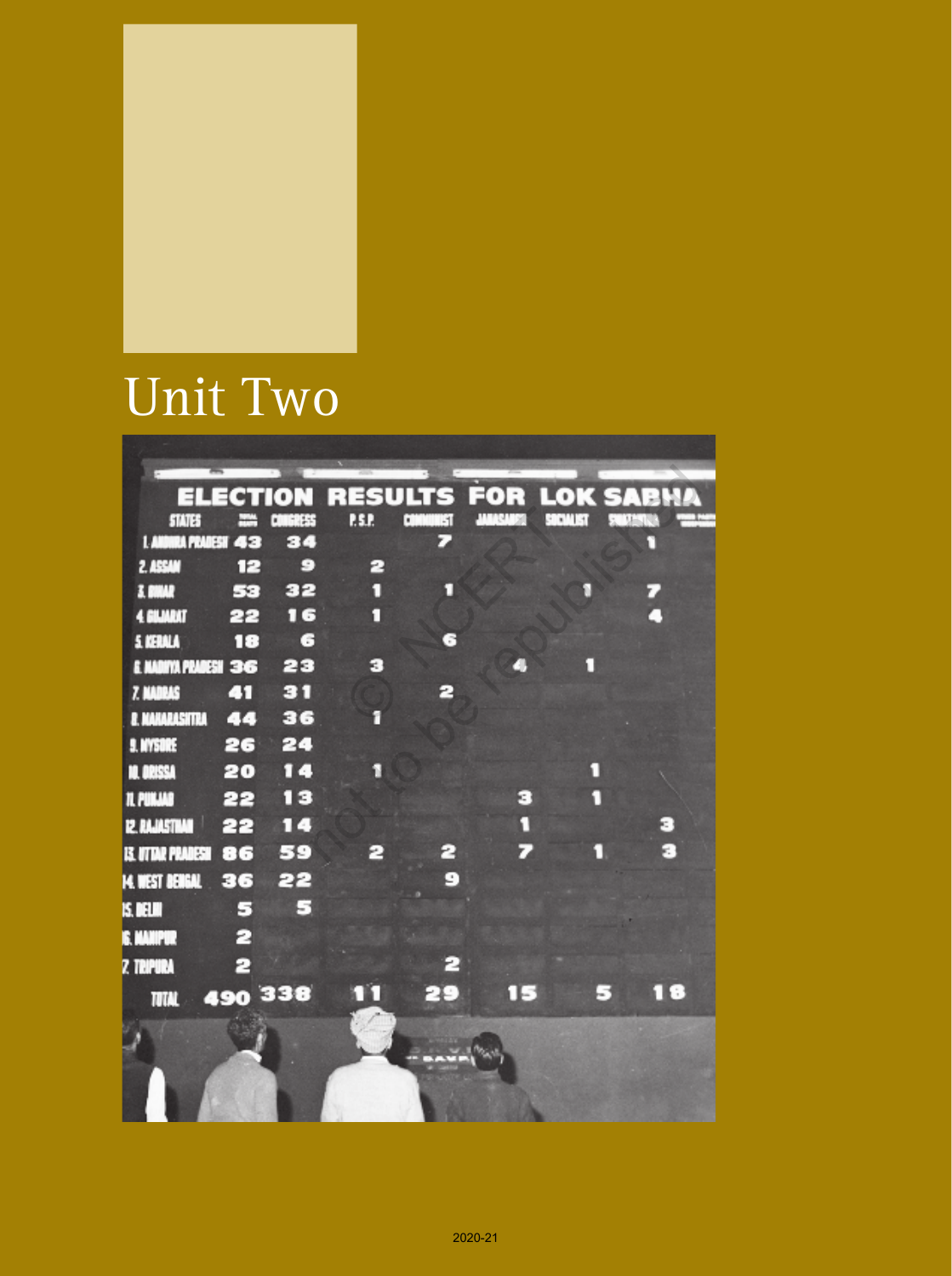## Teacher's Note

This is a continuation of the theme of government that has already been dealt with in the Class VI and VII textbooks. Hence, a recap of ideas is important especially those related to elections, representation and participation. These ideas can be made more clear to students through bringing in actual examples into the classroom. Newspaper and TV reports could be used to facilitate this.

Chapter 3 discusses some of the functions of Parliament. The ways in which these connect to the idea of parliamentary democracy need to be emphasised. Hence it is important to explain the critical role played by citizens and allow students to air views regarding this. At times students might be cynical about the political process and your role as a teacher is not to dismiss or agree with this cynicism but rather redirect it towards what the Constitution intends. nctions of Parliament. The ways ineed to be emphasised. Hence i<br>allow students to air views regal<br>all process and your role as a teac<br>rect it towards what the Constit<br>aws. Children have little expos<br>m a familiar context. I

Chapter 4 is on understanding laws. Children have little exposure to laws. Therefore, they would require more examples from a familiar context. It is through this they can figure out that laws are meant to apply in an equitable manner. The chapter begins by discussing how this rule of law emerged and the ways in which the nationalists opposed the arbitrariness of British laws. assroom. Newspaper and TV reports could be used to fail<br>the functions of Parliament. The ways in which these co<br>acy need to be emphasised. Hence it is important to<br>sand allow students to air views regarding this. At tir<br>li

The storyboard contained in Chapter 4 portrays how a new law comes into being. The focus of this storyboard is not on the processes within Parliament. In contrast, the storyboard highlights the important role that people play in transforming an urgent social issue into law. In addition to the law already highlighted, it would be good to discuss another example of a new/contemplated law so that students can relate to the role of people in bringing this about.

The chapter ends with a section on unpopular laws. These refer to laws that often restrict the Fundamental Rights of certain populations. History provides us with examples of several groups that protest what they view as unjust laws. Bring in these examples into the classroom to discuss how a law can be unpopular. Allow students to research more examples in the Indian context and debate these in the classroom using the Fundamental Rights listed in Chapter 1 as their yardstick.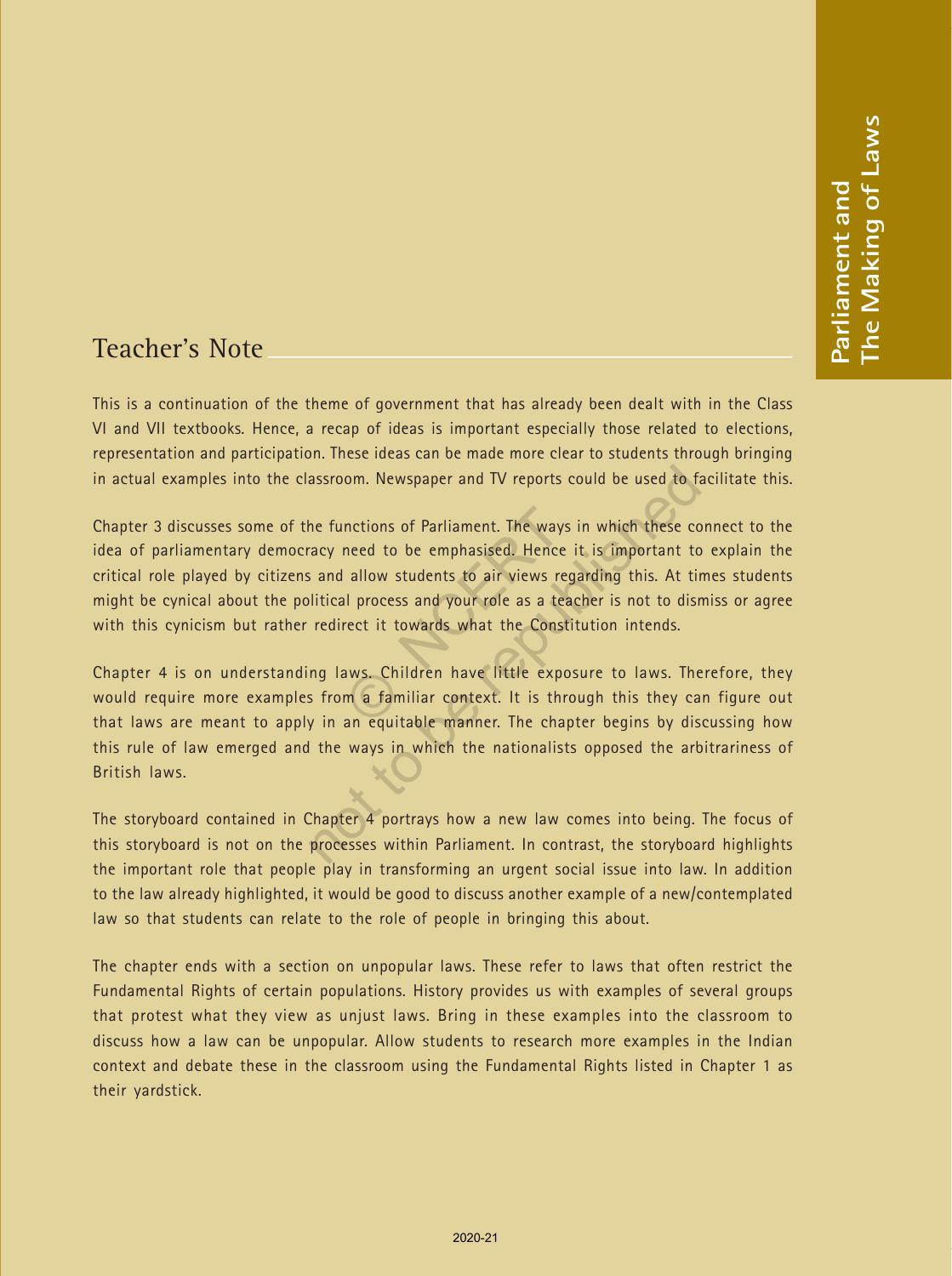

# Chapter 3

# **Why Do We Need a Parliament?**

We in India pride ourselves on being a democracy. Here we will try and understand the relation between the ideas of participation in decision-making and the need for all democratic governments to have the consent of their citizens.

It is these elements that together make us a democracy and this is best expressed in the institution of the Parliament. In this chapter, we will try to see how the Parliament enables citizens of India to participate in decision making and control the government, thus making it the most important symbol of Indian democracy and a key feature of the Constitution. It is these element<br>democracy and this is t<br>of the Parliament. In<br>how the Parliament<br>participate in decisi<br>government, thus m<br>symbol of Indian der<br>the Constitution. consent of their citizens.<br>
It is these elements that togetle<br>
democracy and this is best expressed<br>
of the Parliament. In this chapter, we<br>
how the Parliament enables citize<br>
participate in decision making a<br>
government,

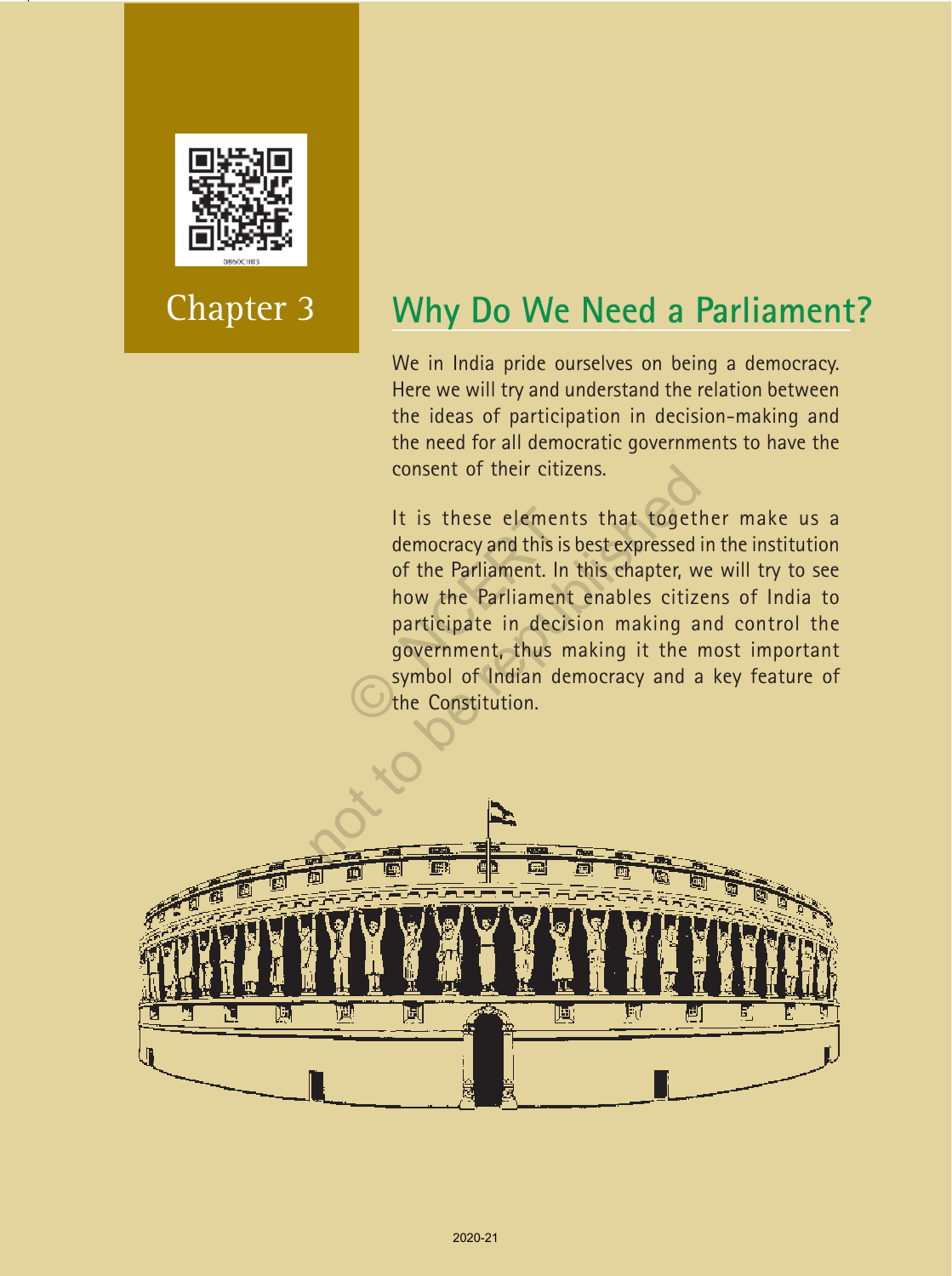### **Why should People Decide?**

India, as we know, became independent on 15 August 1947. Preceding this was a long and difficult struggle in which many sections of society participated. People from various backgrounds joined the struggle and they were inspired by the ideas of freedom, equality and participation in decisionmaking. Under colonial rule, the people had lived in fear of the British government and did not agree with many of the decisions that they took. But they faced grave danger if they tried to criticise these decisions. The freedom movement changed this situation. The nationalists began to openly criticise the British government and make demands. As far back as 1885, the Indian National Congress demanded that there be elected members in the legislature with a right to discuss the budget and ask questions. The Government of India Act 1909, allowed for some elected representation. While these early legislatures under the British government were in response to the growing demands of the nationalists, they did not allow for all adults to vote nor could people participate in decision making. it they faced grave danger if<br>decisions. The freedom<br>on. The nationalists began<br>h government and make<br>ne Indian National Congress<br>members in the legislature<br>get and ask questions. The<br>), allowed for some elected<br>arly legis le, the people had lived in fear<br>and did not agree with many of<br>c. But they faced grave danger if<br>rese decisions. The freedom<br>tuation. The nationalists began<br>ritish government and make<br>85, the Indian National Congress<br>cete

As you read in Chapter 1, the experience of colonial rule as well as the participation of different people in the struggle for freedom left little doubt in the minds of the nationalists that all persons in independent India would be able to participate in making decisions. With the coming of independence, we were going to be citizens of a free country. This did not mean that the government could do what it felt like, it meant that the government had to be sensitive to people's needs and demands. The dreams and aspirations of the freedom struggle were made concrete in the Constitution of independent India that laid down the principle of universal adult franchise, i.e. that all adult citizens of the country have the right to vote.

**What do you think the artist is trying to convey through the image of Parliament on the previous page?**

**Why Do We Need a**

**Nhy Do We Need a** 

<u>آ م</u>

**arliament?**



The above photo shows a voter reading instructions on how to use an Electronic Voting Machine (EVM). EVMs were used throughout the country for the first time in the 2004 general elections. The use of EVMs in 2004 saved around 1,50,000 trees which would have been cut to produce about 8,000 tons of paper for printing the ballot papers.

31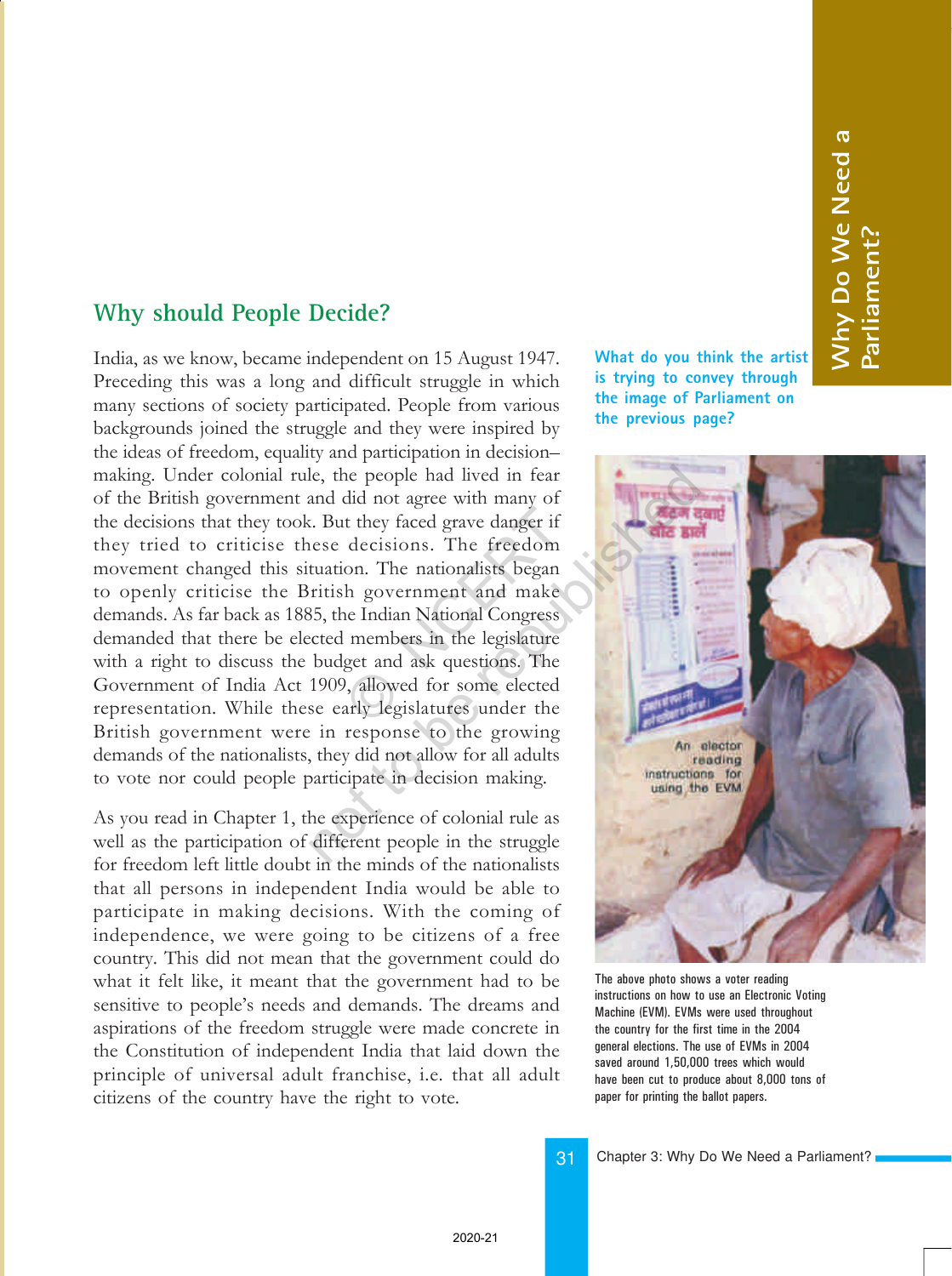**Give one reason why you think there should be universal adult franchise.**

**Do you think there would be any difference if the class monitor was selected by the teacher or elected by the students? Discuss.**

#### **People and their Representatives**

The take-off point for a democracy is the idea of consent, i.e. the desire, approval and participation of people. It is the decision of people that creates a democratic government and decides about its functioning. The basic idea in this kind of democracy is that the individual or the citizen is the most important person and that in principle the government as well as other public institutions need to have the trust of these citizens.

How does the individual give approval to the government? One way of doing so, as you read, is through elections. People would elect their representatives to the Parliament, then, one group from among these elected representatives forms the government. The Parliament, which is made up of all representatives together, controls and guides the government. In this sense people, through their chosen representatives, form the government and also control it. controls and guides the governot of their chosen representation of the solution of the control it. from among these elected representatives for<br>The Parliament, which is made up of all representatives and guides the government. In this<br>their chosen representatives, form the g<br>control it.<br>and an<br>an.

This photo shows election staff using an elephant to carry polling material and EVMs to polling stations located in difficult terrain.

Social and Political Life 32

2020-21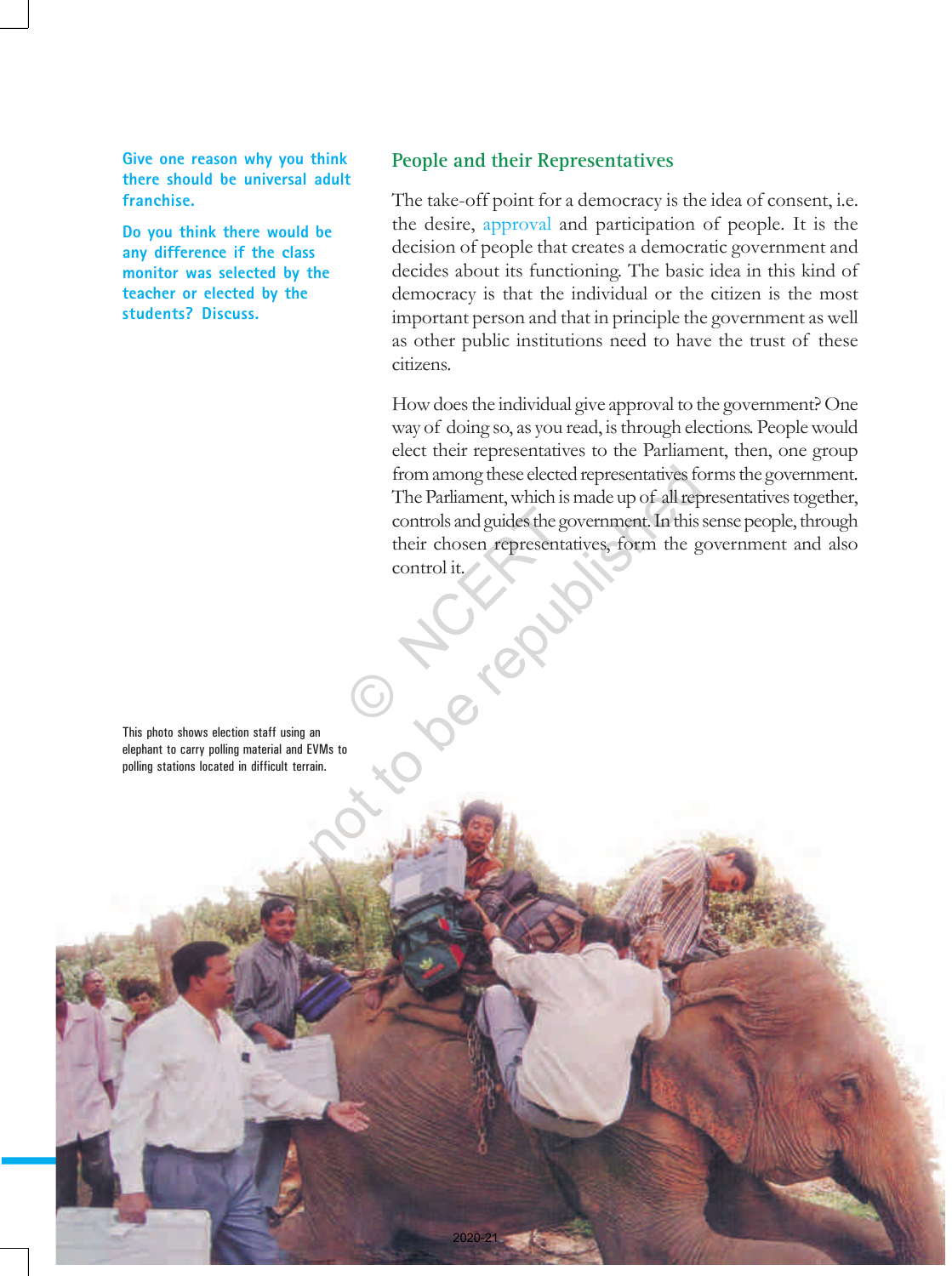The above idea of representation has been an important theme in your Class VI and VII Social and Political Life textbooks. You are familiar with how representatives are chosen at different levels of government. Let us recall these ideas by doing the following exercises.

- 1. Use the terms 'constituency' and 'represent' to explain who an MLA is and how the person gets elected?
- 2. Discuss with your teacher the difference between a State Legislative Assembly (Vidhan Sabha) and the Parliament (Lok Sabha).
- 3. From the list below, identify the work of a State government and that of a Central government.
	- (a) The decision of the Indian government to maintain peaceful relations with China.
	- (b) The decision of the Madhya Pradesh government to discontinue Board exams in Class VIII for all schools under this Board. dian government to maintain pe<br>
	ladhya Pradesh government to di<br>
	r all schools under this Board.<br>
	r train connection between Ajme<br>
	r 1,000 rupee note.<br>
	e following words.<br>
	e; MLAs; representatives; dire
	- (c) Introduction of a new train connection between Ajmer and Mysore.
	- (d)Introduction of a new 1,000 rupee note.
- 4. Fill in the blanks with the following words. **universal adult franchise; MLAs; representatives; directly**

(d) Introduction of a new 1,000 rupee note.<br>
Fill in the blanks with the following words.<br>
universal adult franchise; MLAs; representatives; directly<br>
Democratic governments in our times are usually referred to as represen Democratic governments in our times are usually referred to as representative but, instead, choose their ………………………through an election process. These ………………… meet and make decisions for the entire population. These days, a government cannot call itself democratic unless it allows what is known as ............................................ This means that all adult citizens in the country are allowed to vote. identify the work of a State government and that of a<br>he Indian government to maintain peaceful relations<br>he Madhya Pradesh government to discontinue Board<br>III for all schools under this Board.<br>new train connection between

- 5. You have read that most elected members whether in the Panchayat, or the Vidhan Sabha or the Parliament are elected for a fixed period of five years. Why do we have a system where the representatives are elected for a fixed period and not for life?
- 6. You have read that people participate in other ways and not just through elections to express approval or disapproval of the actions of government. Can you describe three such ways through a small skit?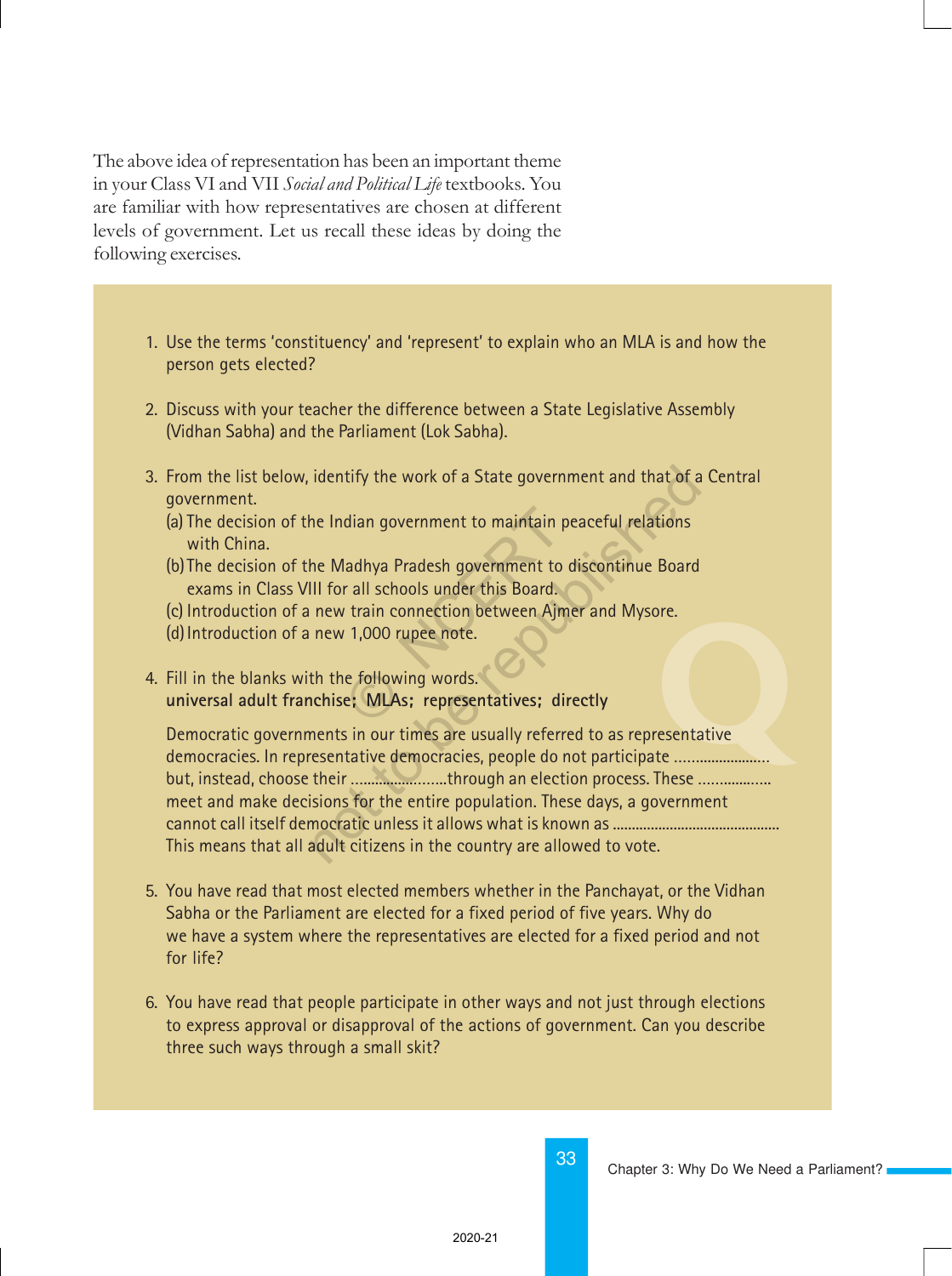

1. The Parliament of India (Sansad) is the supreme law-making institution. It has two Houses, the Rajya Sabha and the Lok Sabha. 2. Rajya Sabha (Council of States), with a total strength of 245 members, is chaired by the Vice-President of India.

3. Lok Sabha (House of the People), with a total membership of 545, is presided over by the Speaker.

### **The Role of the Parliament**

Created after 1947, the Indian Parliament is an expression of the faith that the people of India have in principles of democracy. These are participation by people in the decision-making process and government by consent. The Parliament in our system has immense powers because it is the representative of the people. Elections to the Parliament are held in a similar manner as they are for the state legislature. The Lok Sabha is usually elected once every five years. The country is divided into numerous constituencies as shown in the map on page 41. Each of these constituencies elects one person to the Parliament. The candidates who contest elections usually belong to different political parties.

#### Social and Political Life 34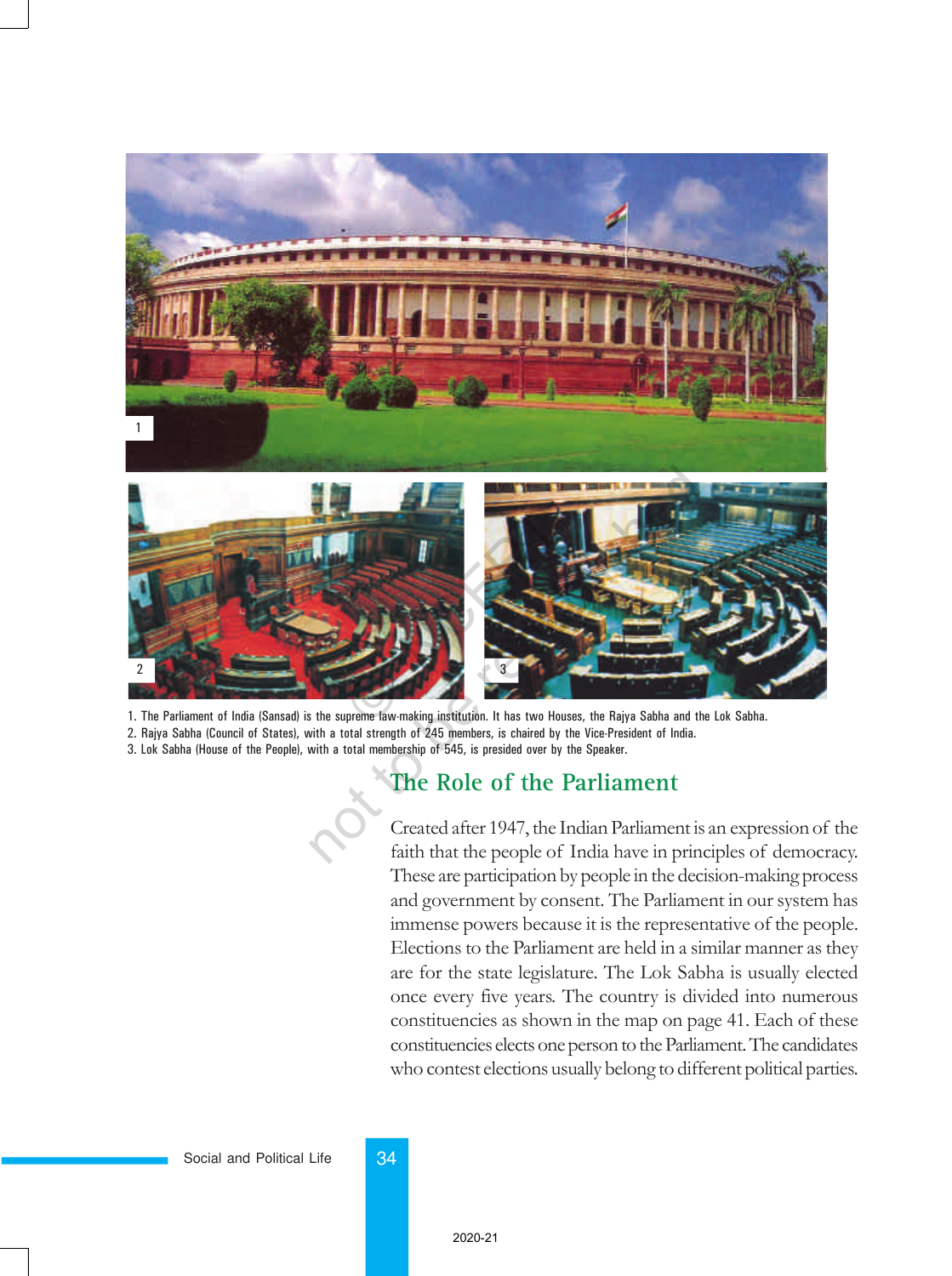#### With the help of the table below, let us understand this further.

| Results of the 17th Lok Sabha Elections, (May 2019)<br><b>Political Party</b> | No. of MPs     |
|-------------------------------------------------------------------------------|----------------|
| Bharatiya Janata Party (BJP)                                                  | 303            |
| <b>Indian National Congress (INC)</b>                                         | 52             |
| Dravida Munnetra Kazhagam (DMK)                                               | 24             |
| All India Trinamool Congress (AITC)                                           | 22             |
| Yuvajana Sramika Rythu Congress Party (YSRCP)                                 | 22             |
| Shiv Sena (SS)                                                                | 18             |
| Janata Dal (United) (JD (U))                                                  | 16             |
| Biju Janata Dal (BJD)                                                         | 12             |
| Bahujan Samaj Party (BSP)                                                     | 10             |
| Telangana Rashtra Samithi (TRS)                                               | 9              |
| Lok Jan Shakti Party (LJSP)                                                   | 5              |
| Samajwadi Party (SP)                                                          | 5              |
| Independents (Ind.)                                                           | $\overline{4}$ |
| <b>Nationalist Congress Party (NCP)</b>                                       | $\overline{4}$ |
| Communist Party of India (Marxist) (CPI)(M))                                  | 3              |
| Indian Union Muslim League (IUML)                                             | $\overline{3}$ |
| Jammu and Kashmir National Conference (J& KNC)                                | 3              |
| <b>Telugu Desam Party (TDP)</b>                                               | 3              |
| All India Majlis-e-Ittehadul Muslimeen (AIMIM)                                | $\overline{2}$ |
| Apna Dal (Apna Dal)                                                           | $\overline{2}$ |
| <b>Communist Party of India (CPI)</b>                                         | $\overline{2}$ |
| Shiromani Akali Dal (SAD)                                                     | $\overline{2}$ |
| Aam Aadmi Party (AAP)                                                         | $\mathbf{1}$   |
| <b>AJSU Party (AJSU)</b>                                                      | $\mathbf{1}$   |
| All India Anna Dravida Munnetra Kazhagam (AIADMK)                             | 1              |
| All India United Democratic Front (AIUDF)                                     | $\mathbf{1}$   |
| Janata Dal (Secular) (JD(s))                                                  | 1              |
| Jharkhand Mukti Morcha (JMM)                                                  | 1              |
| Kerala Congress (M)(KC(M))                                                    | $\mathbf{1}$   |
| <b>Mizo National Front (MNF)</b>                                              | $\mathbf{1}$   |
| Naga Peoples Front (NPF)                                                      | $\mathbf{1}$   |
| National People's Party (NPP)                                                 | $\mathbf{1}$   |
| Nationalist Democratic Progressive Party (PDPP)                               | $\mathbf{1}$   |
| Rashtriya Loktantrik Party (RLP)                                              | $\mathbf{1}$   |
| <b>Revolutionary Socialist Party (RSP)</b>                                    | $\mathbf{1}$   |
| Sikkim Krantikari Morcha (SKM)                                                | $\mathbf{1}$   |
| Viduthalai Chiruthaigal Katchi (VCK)                                          | $\mathbf{1}$   |
| <b>Grand Total</b>                                                            | 543            |
|                                                                               |                |

**Use the table alongside to answer the questions below: Who will form the government? Why? Who will be present for discussions in the Lok Sabha? Is this process similar to what you have read about in Class VII?**

**The photograph on page 28 shows results from the 3rd Lok Sabha elections held in 1962. Use the photograph to answer the following questions:**

**a. Which state has the highest number of MPs in the Lok Sabha? Why do you think this is so?**

**b. Which state has the least number of MPs in the Lok Sabha?**

**c. Which political party has won the most seats in all states?**

**d. Which party do you think will form the government? Give reasons why.**

Source: http://loksabha.nic.in

Chapter 3: Why Do We Need a Parliament?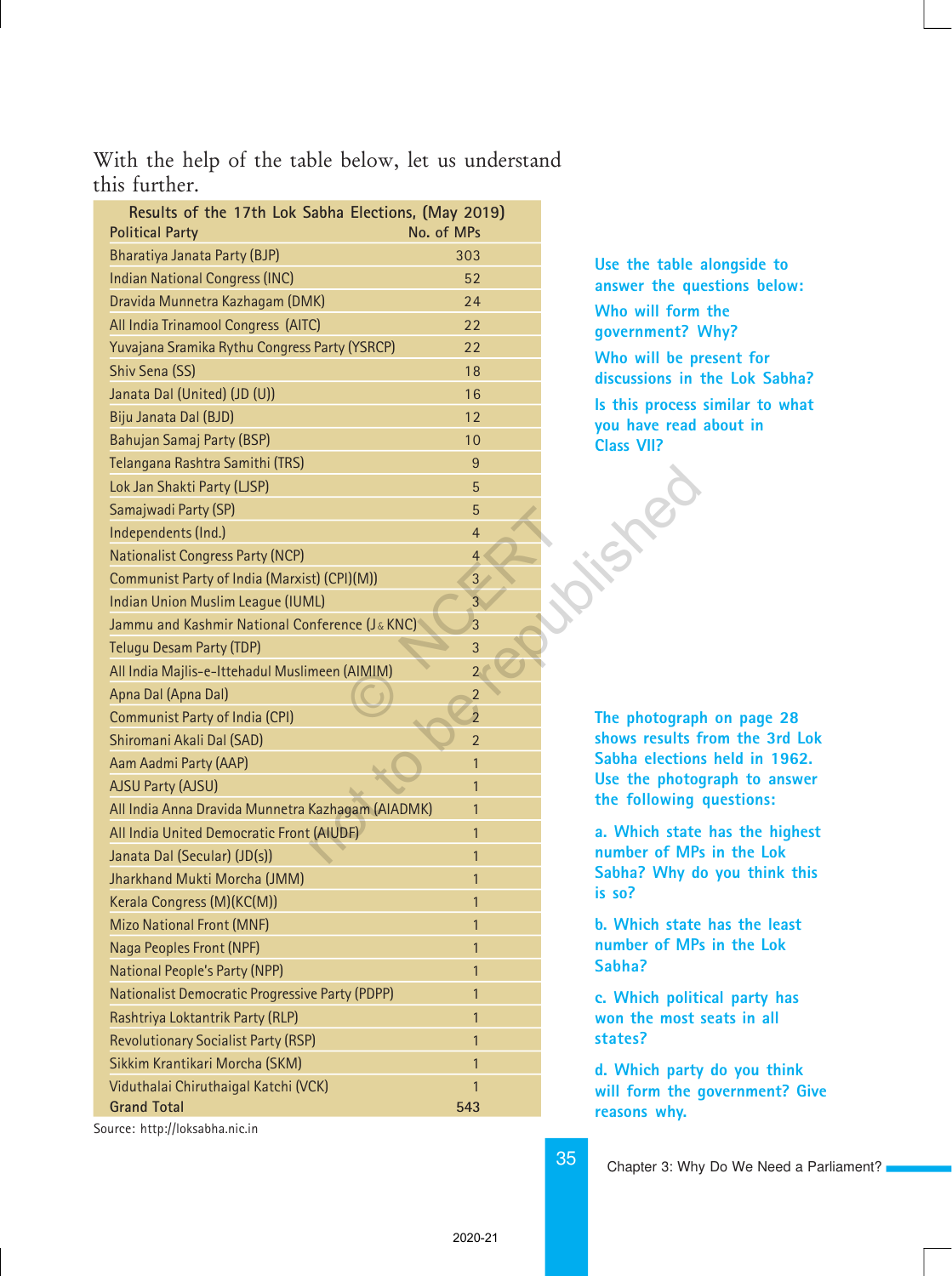| Results of the 15th Lok Sabha Elections,<br>(May 2009)                 |                 | of Parliament or MPs. These<br>up the Parliament. Once             |
|------------------------------------------------------------------------|-----------------|--------------------------------------------------------------------|
| <b>Political Party</b>                                                 | No. of MPs      | Parliament have taken place, tl<br>to perform the following fund   |
| <b>National Parties</b>                                                |                 | A. To Select the National Gov                                      |
| Bahujan Samaj Party (BSP)                                              | 21              |                                                                    |
| Bharatiya Janata Party (BJP)                                           | 116             | Parliament of India consists of th                                 |
| Communist Party of India (CPI)                                         | $\overline{4}$  | Sabha and the Lok Sabha. After th                                  |
| Communist Party of India (Marxist)<br>(CPM)                            | 16              | a list is prepared showing how 1                                   |
| Indian National Congress (INC)                                         | 206             | each political party. For a politic                                |
| Nationalist Congress Party (NCP)                                       | 9               | government, they must have a ma                                    |
| Rashtriya Janata Dal (RJD)                                             | $\overline{4}$  | Since there are 543 elected (p                                     |
| <b>State Parties (Regional Parties)</b><br>All India Anna DMK (AIADMK) | 9               | nominated) members in Lok Sab<br>a party should have at least half |
| All India Forward Bloc                                                 | $\mathfrak{D}$  | members or more. The Opposi                                        |
| All India Trinamool Congress                                           | 19              | formed by all the political par                                    |
| Biju Janata Dal (BJD)                                                  | 14              | majority party/coalition formed.                                   |
| Dravida Munnetra Kazhagam (DMK)                                        | 18              | these parties is called the Oppos                                  |
| Jammu & Kashmir National Conference 3                                  |                 |                                                                    |
| Janata Dal (Secular)                                                   | $\overline{3}$  | One of the most important fu                                       |
| Janata Dal (United)                                                    | 20 <sup>°</sup> | Sabha is to select the executiv                                    |
| Jharkhand Mukti Morcha                                                 | $\overline{2}$  | you read in Chapter 1, is a gro                                    |
| Muslim League Kerala State Committee 2                                 |                 | work together to implement the                                     |
| Revolutionary Socialist Party                                          | $\overline{2}$  | Parliament. This executive is o                                    |
| Samajwadi Party (SP)                                                   | 23              | in mind when we use the tern                                       |
| Shiromani Akali Dal                                                    | $\overline{4}$  |                                                                    |
| Shiv Sena                                                              | 11              | The Prime Minister of India                                        |
| Telangana Rashtra Samithi (TRS)                                        | $\overline{2}$  | ruling party in the Lok Sabha.                                     |
| Telugu Desam (TDP)                                                     | 6               | belong to her party, the Prin                                      |
| <b>Other Regional Parties</b>                                          | 6               | ministers to work with h                                           |
| <b>Registered Unrecognised Parties</b>                                 | 12              | decisions. These ministers tl                                      |
| Independents                                                           | 9               | different areas of governmer                                       |
| <b>Grand Total</b>                                                     | 543             | health, education, finance etc.                                    |
| Source: www.eci.nic.in                                                 |                 | Often times in the recent past                                     |

The above table gives you the results of the 15th Lok Sabha elections held in 2009. In these elections, the INC got a large number of seats but still not enough to emerge as the majority party in the Lok Sabha. It, thus, had to form a coalition, the United Progressive Alliance (UPA), with other political parties who were its allies.

Once elected, these candidates become Members of Parliament or MPs. These MPs together make up the Parliament. Once elections to the Parliament have taken place, the Parliament needs to perform the following functions:

#### A. To Select the National Government

Parliament of India consists of the President, the Rajya Sabha and the Lok Sabha. After the Lok Sabha elections, a list is prepared showing how many MPs belong to each political party. For a political party to form the government, they must have a majority of elected MPs. Since there are 543 elected (plus 2 Anglo-Indian nominated) members in Lok Sabha, to have a majority a party should have at least half the number i.e. 272 members or more. The Opposition in Parliament is formed by all the political parties that oppose the majority party/coalition formed. The largest amongst these parties is called the Opposition party.

One of the most important functions of the Lok Sabha is to select the executive. The executive, as you read in Chapter 1, is a group of persons who work together to implement the laws made by the Parliament. This executive is often what we have in mind when we use the term government.

The Prime Minister of India is the leader of the ruling party in the Lok Sabha. From the MPs who belong to her party, the Prime Minister selects ministers to work with her to implement decisions. These ministers then take charge of different areas of government functioning like health, education, finance etc.

Often times in the recent past it has been difficult for a single political party to get the majority that is required to form the government. They then join together with different political parties who are interested in similar concerns to form what is known as a coalition government.

Social and Political Life 36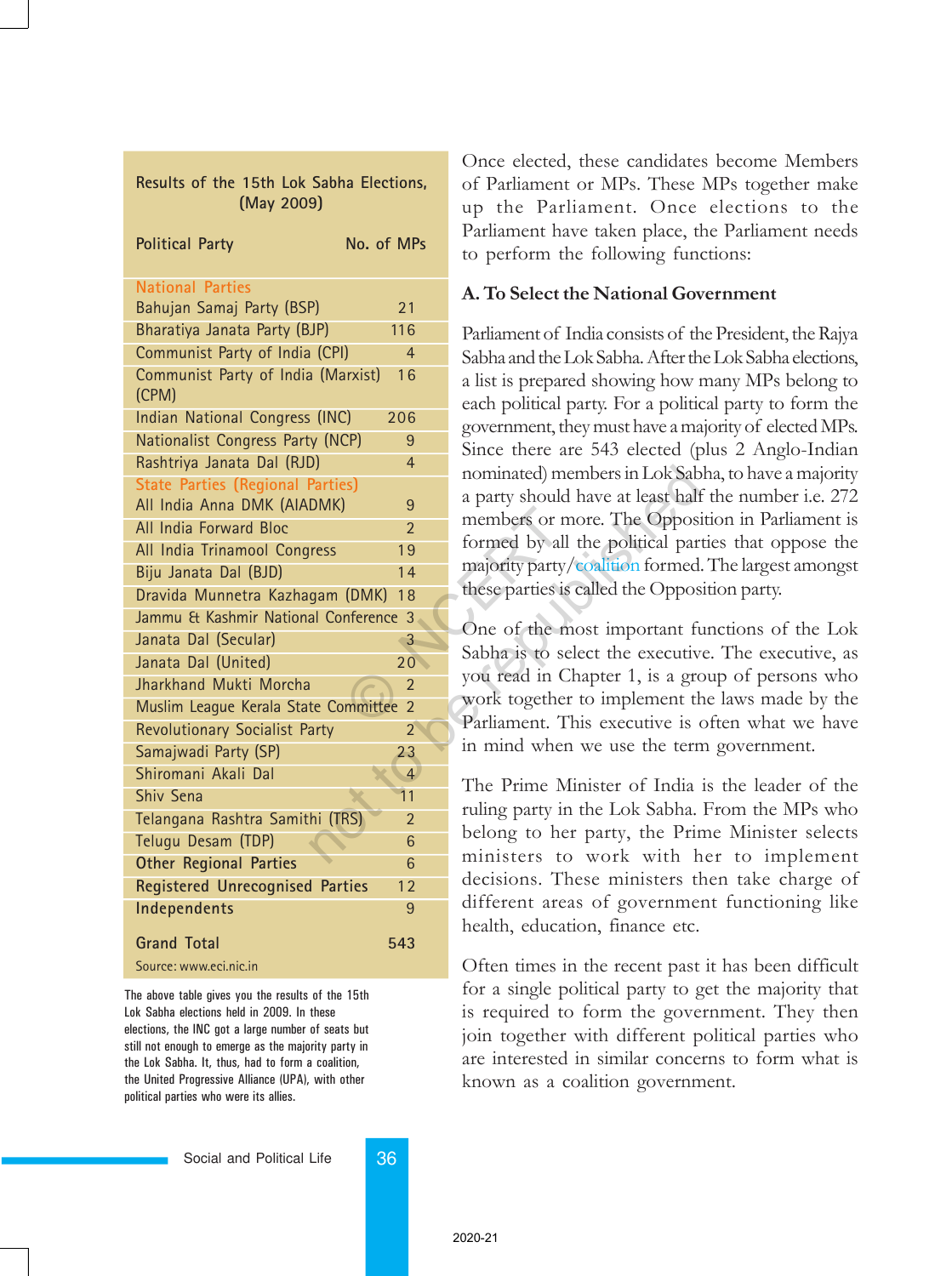

These two buildings of the Central Secretariat, the South Block and North Block were built during the 1930s. The photo on the left is of the South Block which houses the Prime Ministerís Office (PMO), the Ministry of Defence and the Ministry of External Affairs. The North Block is the photo on the right and this has the Ministry of Finance and the Ministry of Home Affairs. The other ministries of the Union Government are located in various buildings in New Delhi.

The Rajya Sabha functions primarily as the representative of the states of India in the Parliament. The Rajya Sabha can also initiate legislation and a bill is required to pass through the Rajya Sabha in order to become a law. It, therefore, has an important role of reviewing and altering (if alterations are needed) the laws initiated by the Lok Sabha. The members of the Rajya Sabha are elected by the elected members of the Legislative Assemblies of various states. There are 233 elected members plus 12 members nominated by the President. marily as the representative<br>arliament. The Rajya Sabha<br>d a bill is required to pass<br>order to become a law. It,<br>e of reviewing and altering<br>laws initiated by the Lok<br>iya Sabha are elected by the<br>ative Assemblies of various The Ministry of Home Affairs. The other ministries of the Union Government:<br>
The Parliament. The Rajya Sabha<br>
1 and a bill is required to pass<br>
in order to become a law. It,<br>
t role of reviewing and altering<br>
the laws init

#### B. To Control, Guide and Inform the Government

The Parliament, while in session, begins with a question hour. The question hour is an important mechanism through which MPs can elicit information about the working of the government. This is a very important way through which the Parliament controls the executive. By asking questions the government is alerted to its shortcomings, and also comes to know the opinion of the people through their representatives in the Parliament, i.e. the MPs. Asking questions of the government is a crucial task for every MP. The Opposition parties play a critical role in the healthy functioning of a democracy. They highlight drawbacks in various policies and programmes of the government and mobilise popular support for their own policies.

Chapter 3: Why Do We Need a Parliament?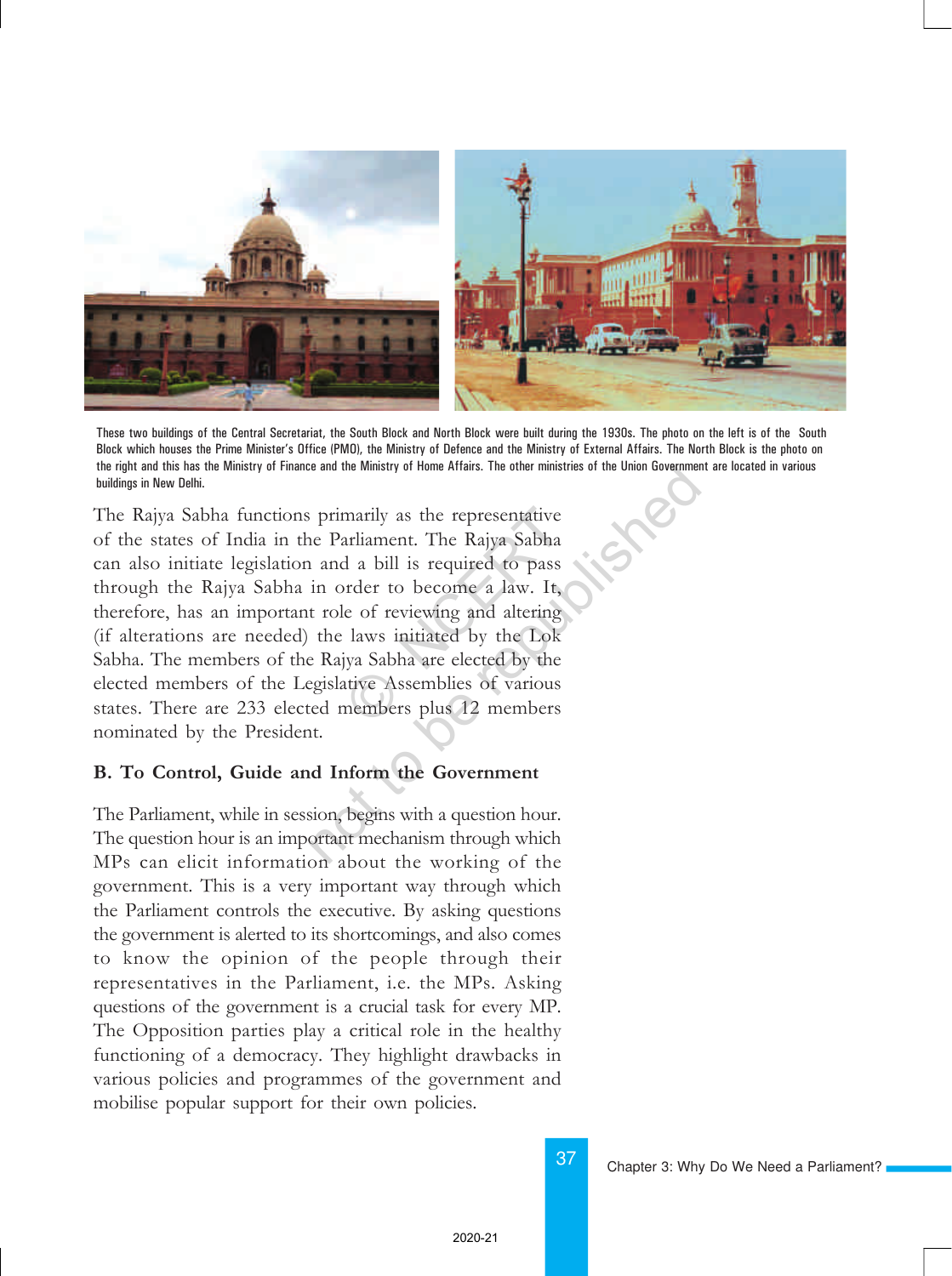#### The following is an example of a question asked in Parliament.

Lok Sabha

Unstarred Question No: 48 Answered On: 15.12.2017

Converge of Schemes for Children

Manoj Rajoria

Will the Minister of Women and Child Development be pleased to state:-

(a) whether the Government proposes to converge various schemes and policies for children in the country;

(b) if so, the details thereof; and;

(c) if not, the reasons therefor?

Answer

Minister of State in the Ministry of Women and Child Development (Dr. Virendra Kumar)

(a) to (c) The Ministry has developed the National Plan of Action for Children 2016 which largely draws upon the existing programmes and schemes of various Ministries/Departments. It provides a framework for convergence and co-ordination between Ministries/Departments and State/UTs Governments and encourages collective action from all stakeholders to address multi-dimensional vulnerabilities experienced by children. The National Plan of Action for Children 2016 categorizes children's rights under four key priority areas; (i) Survival, Health and Nutrition, (ii) Education and Development, (iii) Protection and (iv) Participation. It identifies key programmes, schemes and policies as well as stakeholders for the implementation of different strategies. linistry of Women and Child Devel<br>Is developed the National Plan of<br>isting programmes and schemes cor<br>convergence and co-ordination<br>Its and encourages collective action<br>abilities experienced by children<br>s children's rights The Ministry of Women and Child Development (Dr. Virent Viendom Child Development (Dr. Virent Viendom Child Development (Dr. Virent Viendom Child New Existing programmes and schemes of various Ministrian Correct Child Conv

Source: http://loksabha.nic.in

**In the above question, what information is being sought from the Minister of Women and Child Development?**

**If you were a Member of Parliament (MP), list two questions that you would like to ask.**

The government gets valuable feedback and is kept on its toes by the questions asked by the MPs. In addition, in all matters dealing with finances, the Parliament's approval is crucial for the government. This is one of the several ways in which the Parliament controls, guides and informs the government. The MPs as representatives of the people have a central role in controlling, guiding and informing Parliament and this is a key aspect of the functioning of Indian democracy.

Social and Political Life 38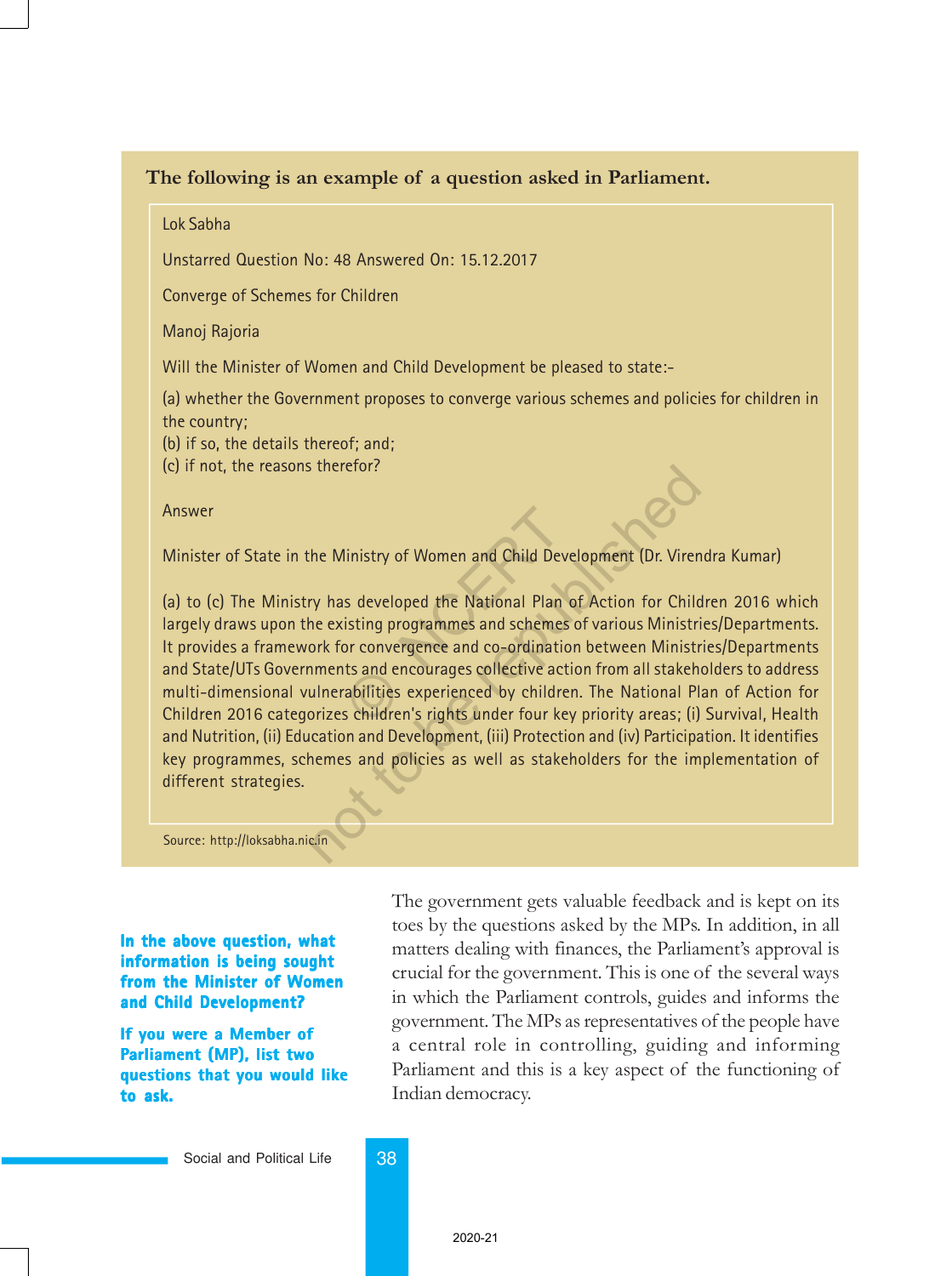#### C. Law-Making

Law-making is a significant function of Parliament. We shall read about this in the next chapter.

### **Who are the People in Parliament?**

Parliament now has more and more people from different backgrounds. For example, there are more rural members as also members from many regional parties. Groups and peoples that were till now unrepresented are beginning to get elected to Parliament.

There has also been an increase in political participation from the Dalits and backward classes. Let us look at the following table that shows the percentage of the population who voted in Lok Sabha elections in different years.

| in Lok Sabha elections in different years. |                       | the Dalits and backward classes. Let us look at the following<br>table that shows the percentage of the population who voted |                                   |
|--------------------------------------------|-----------------------|------------------------------------------------------------------------------------------------------------------------------|-----------------------------------|
| Lok Sabha                                  | <b>Election Years</b> | Voter Turnout (%)                                                                                                            |                                   |
| 1st                                        | 1951-52               | 61.16                                                                                                                        |                                   |
| 4th                                        | 1967                  | 61.33                                                                                                                        |                                   |
| 5th                                        | 1971                  | 55.29                                                                                                                        |                                   |
| 6th                                        | 1977                  | 60.49                                                                                                                        |                                   |
| 8th                                        | 1984-85               | 64.01                                                                                                                        |                                   |
| 10th                                       | 1991-92               | 55.88                                                                                                                        |                                   |
| 14th                                       | 2004                  | 57.98                                                                                                                        |                                   |
| 15th                                       | 2009                  | 58.19                                                                                                                        | Looking at this                   |
| <b>16th</b>                                | 2014                  | 66.40                                                                                                                        | you say that p<br>participation d |
| 17th                                       | 2019                  | 67.11                                                                                                                        | 65 years has:                     |
| Source: http://eci.nic.in                  |                       |                                                                                                                              | decreased/incr                    |

It has been observed that representative democracy cannot produce a perfect reflection of society. There is a realisation that when interests and experiences separate us it is important to ensure that communities that have been historically marginalised are given adequate representation. With this in mind, some seats are reserved in Parliament for SCs and STs. This has been done so that the MPs elected from these constituencies will be familiar with and can represent Dalit and Adivasi interests in Parliament.

**Looking at this table would you say that people's participation during the past 65 years has: decreased/increased/been stable after initial increase?**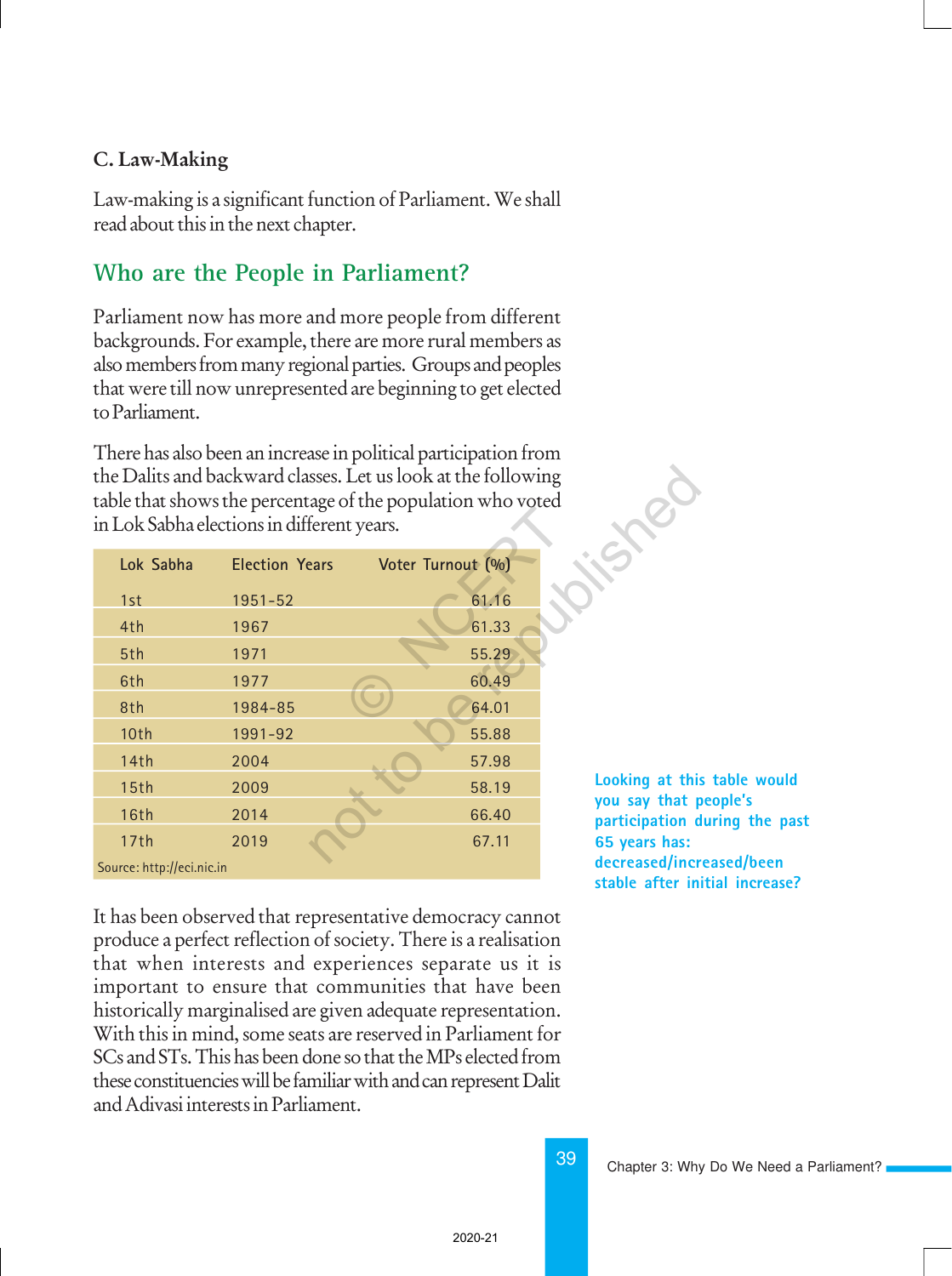

The above photo shows a few women Members of Parliament.

**Why do you think there are so few women in Parliament? Discuss.**

Similarly, it has more recently been suggested that there should be reservation of seats for women. This issue is still being debated. Sixty years ago, only four per cent of MPs were women and today it is just above eleven per cent. This is a small share when you consider the fact that half the population are women.

It is issues of this kind that force the country to ask certain difficult and often unresolved questions about whether our democratic system is representative enough. The fact that we can ask these questions and are working towards answers is a reflection of the strength and the faith that people in India have in a democratic form of government.

**GLOSSARY**

O NCERT



**Approval:** To give one's consent to and be favourable towards something. In the context of this chapter, it refers both to the formal consent (through elected representatives) that Parliament has as well as the fact that it needs to continue to enjoy the people's trust. GLOSSARY<br>GLOSSARY<br>Republished one's consent to and be favourable towards s

**Coalition:** A temporary alliance of groups or parties. In this chapter, it refers to the alliance formed by political parties after elections when no party has been able to get adequate seats to form a clear majority.

**Unresolved:** Situations in which there are no easy solutions to problems.